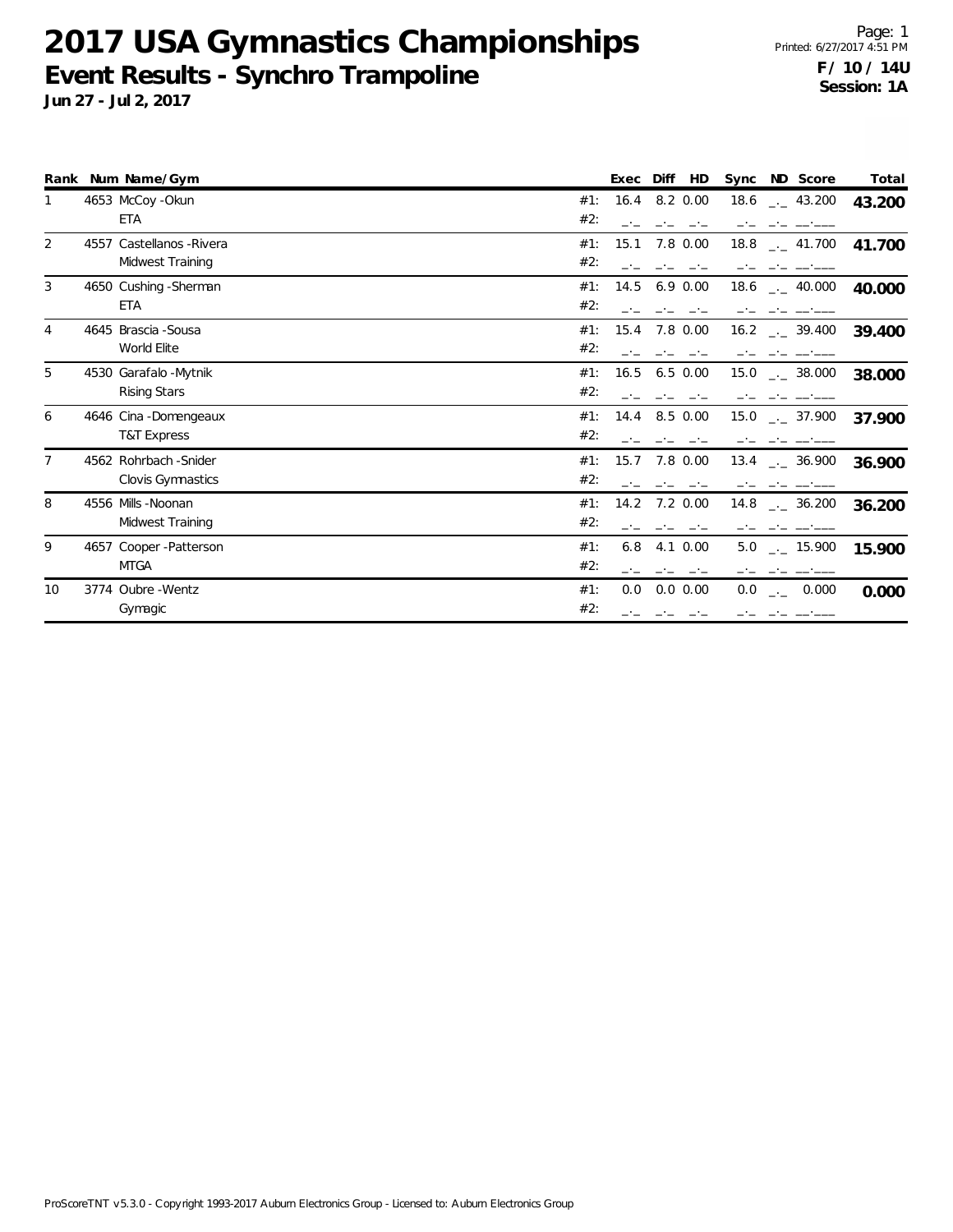|  | Rank Num Name/Gym  |  |  |  | Exec Diff HD Sync ND Score                                               | Total                                    |
|--|--------------------|--|--|--|--------------------------------------------------------------------------|------------------------------------------|
|  | 4663 Davis -Howell |  |  |  |                                                                          | #1: 15.1 7.6 0.00 17.0 0.0 39.700 39.700 |
|  | World Elite        |  |  |  | $\#2:$ and $\#2:$ and $\#2:$ and $\#2:$ and $\#2:$ and $\#2:$ and $\#2:$ |                                          |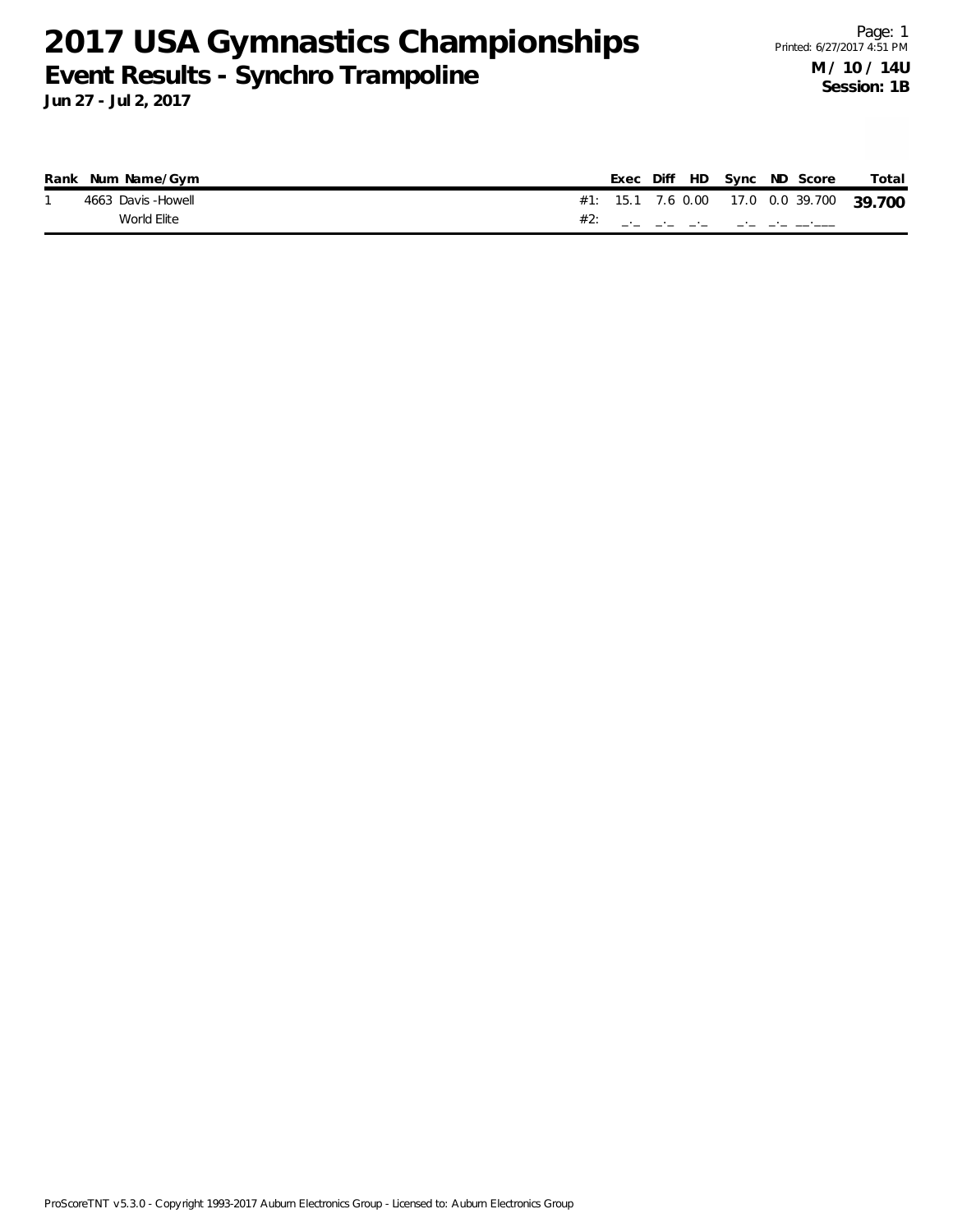|   | Rank Num Name/Gym          |     | Exec Diff | HD           | Sync |                 | ND Score        | Total  |
|---|----------------------------|-----|-----------|--------------|------|-----------------|-----------------|--------|
|   | 4652 Loh -Paredes          | #1: | 15.9      | 8.3 0.00     | 17.8 |                 | 0.0 42.000      | 42.000 |
|   | <b>ETA</b>                 | #2: |           |              |      |                 |                 |        |
| 2 | 4635 Godfrey - Koogler     | #1: | 15.4      | 7.8 0.00     |      |                 | 14.4 0.0 37.600 | 37.600 |
|   | Premier Gymnastics         | #2: |           |              |      |                 |                 |        |
| 3 | 4639 Bazis - Bledzki       | #1: | 12.4      | $6.1 \ 0.00$ |      |                 | 12.6 0.0 31.100 | 31.100 |
|   | <b>Fairland Gymnastics</b> | #2: |           |              |      |                 |                 |        |
| 4 | 3181 Holmberg - Holmen     | #1: | 2.9       | 1.9 0.00     |      | $3.8\quad 0.0$  | 8.600           | 8.600  |
|   | Gypsy Flyers Eagan         | #2: |           |              |      |                 |                 |        |
| 5 | 4640 Sheyman - Straker     | #1: | 2.9       | $1.8 \ 0.00$ |      | $3.6 \quad 0.0$ | 8.300           | 8.300  |
|   | Air Sports                 | #2: |           |              |      |                 |                 |        |
|   |                            |     |           |              |      |                 |                 |        |